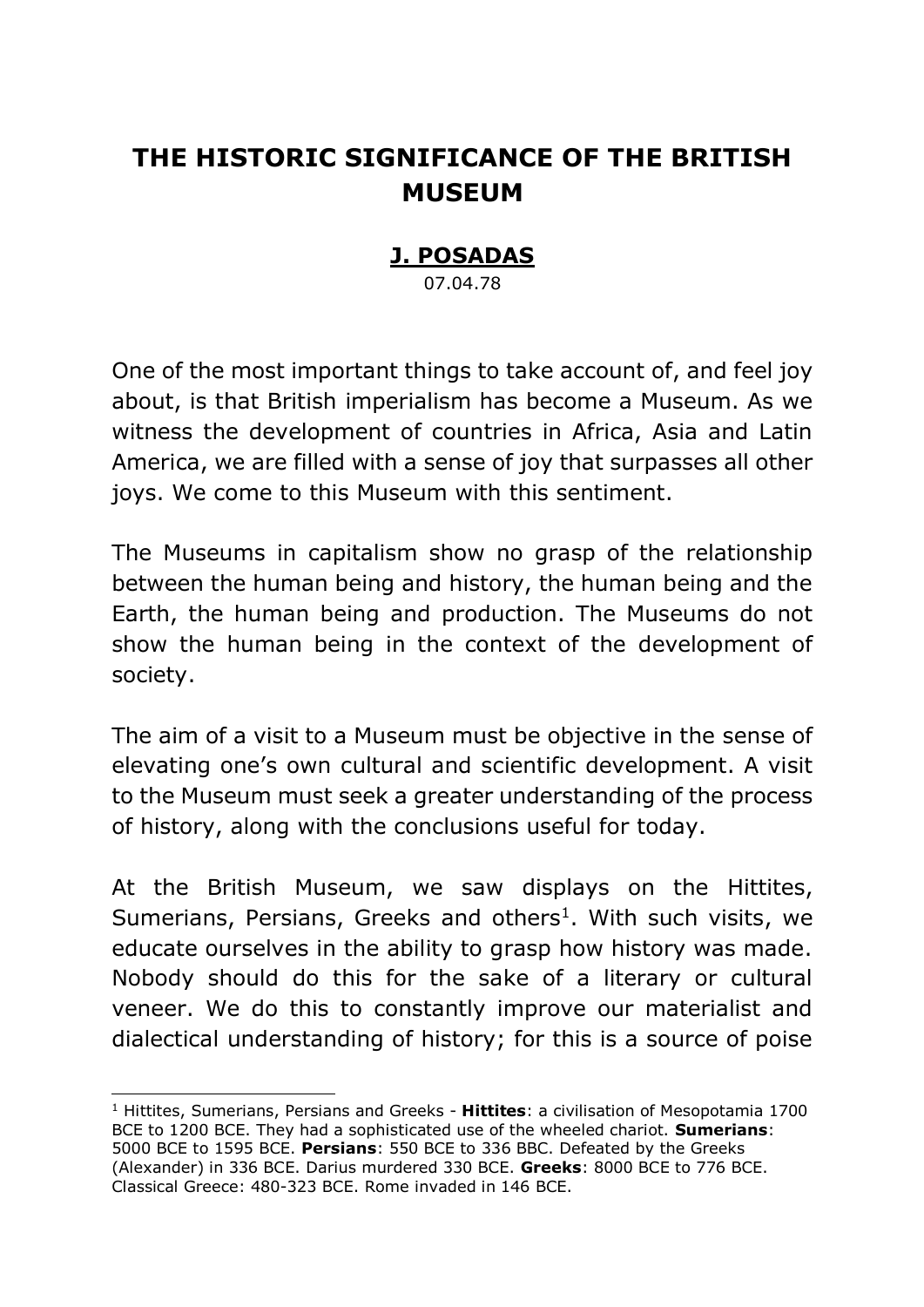and political orientation.

Populations go through stages of civilisation because the need for progress is an irrepressible condition. In humanity, the essential driving force of life and existence is the need to progress.

Even during the Middle Ages, progress was never stalled. Compared with the Greeks, that period seems to be an enormous retreat; but science continued to advance even then. Only, it became trapped and corralled within the limits of religious powers, of kings, barons, etc.

Intelligence always managed to break off its chains. Knowledge always ended up confronting the ruling circles. No ruling circle ever succeeded in keeping all the knowledge to itself. Historic time passing, the economy and productivity continued to improve, and knowledge came out of that. Past a certain point in the growth of knowledge – and even under Slavery and Feudalism – the servants of particular regimes had to let go of some. Today, this is happening to the servants of capitalism.

It is a fact that the human relations arise from the economy, but they do not stay there. They constantly push back against the intimidation of those in power, in every way and in every field. Intimidation is what power uses to keep people suppressed, but power never managed to send humanity back to its starting point.

For all its backwardness, the feudal regime was far from being humanity's starting point. It looks like this to us compared with the Greeks, and compared with today's scientific knowledge. In the feudal economy however, progress continued and prepared the ground for capitalism. It was a very empirical process, but it happened.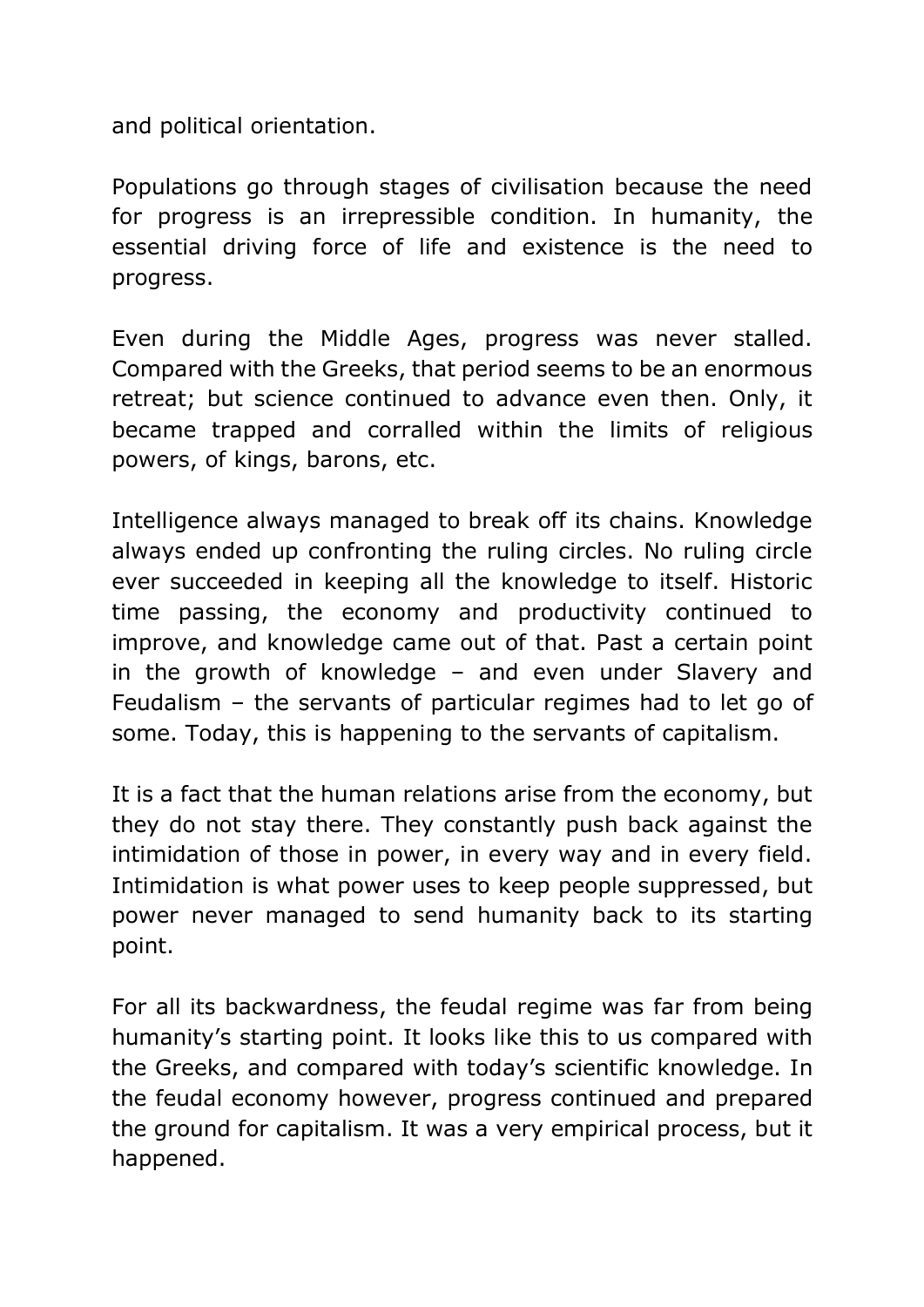Everything you see in Museums demonstrates the utter empiricism of human development. It is clear that the Assyrian<sup>2</sup> or the Egyptian<sup>3</sup> civilisations  $-$  of which we saw many aspects in the Museum – never proposed to themselves the progress which they made.

The progress achieved by the earliest of those civilisations was slow and limited. Before the means of communication reached a certain level, long periods passed with only some changes. When alphabets and languages appeared however, the means of communication multiplied. The result was a quick development in the ability to think.

Observe how the development of the ability to think has depended on all this history. During the time before the written language - when little seemed to happen - advances were still being made. This is why there was an explosion of progress when writing came. This was a fight too because every ruling caste wanted to keep all innovations for itself.

The original impulse of the Assyrians had been to progress, to improve culture, production and military capacity. Their deep knowledge of military art gave them a great power. Pressed as they were by the need to defend themselves, they became a military caste. They became so limited in other aspects of knowledge that they eventually stagnated and lost. History shows that if it remains purely military, no power can avoid defeat.

At the time of the Assyrians, there was no class struggle comparable to what we know today. In those days, human

<sup>-</sup><sup>2</sup> **Assyrians**: A civilisation in Mesopotamia, 1900 BCE to 226 BCE. Survived the Romans. Conquered by the Arabs in 650 CE (CE means Common Era, or AD).

<sup>3</sup> **Egyptian Civilisation**: 6000 BCE to 332 BCE. Defeated by Alexander but ruled by Greek kings.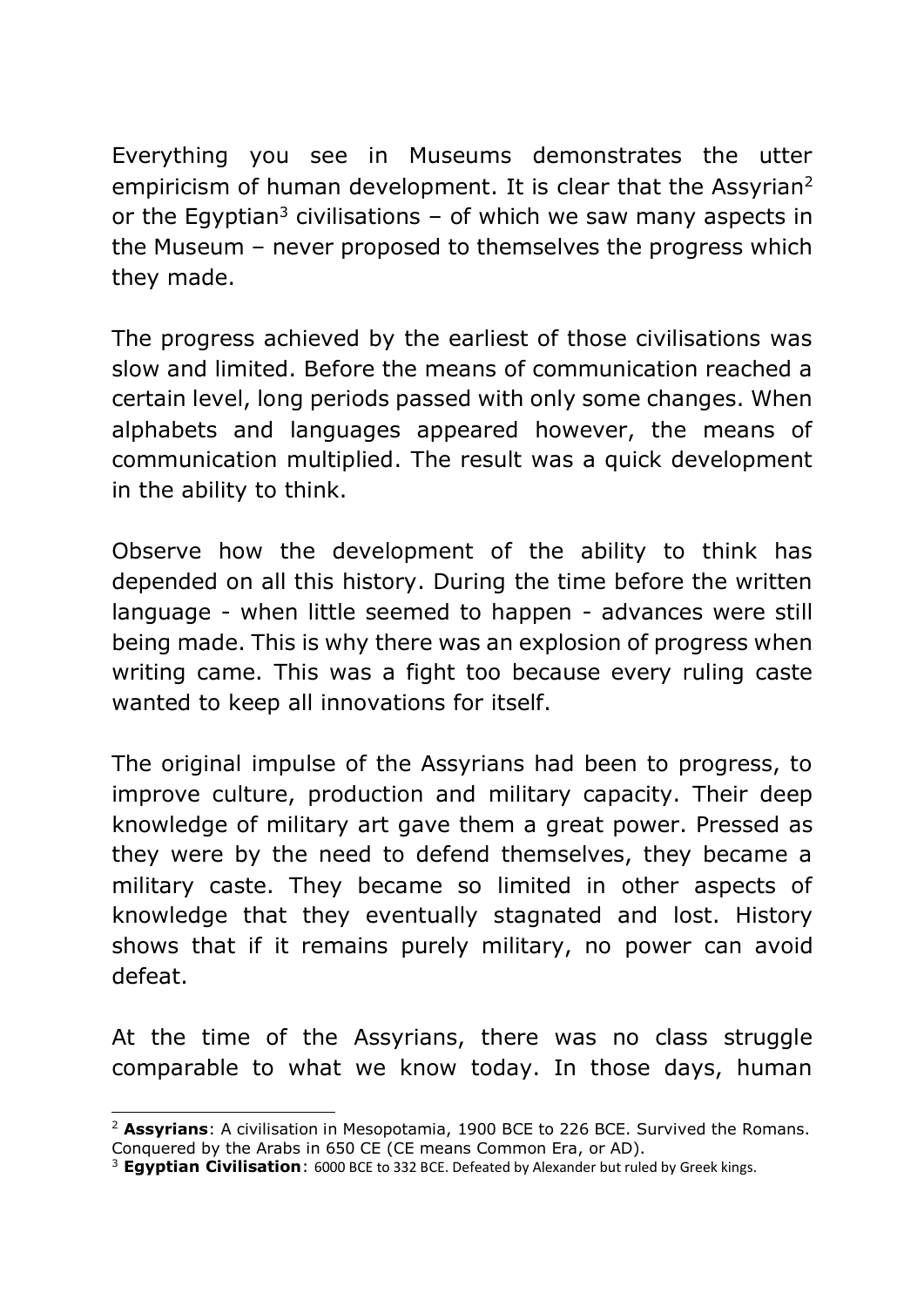progress could not be applied in any foreseen manner. The conditions were such that social development could only be empirical, completely so.

The development of humanity has been so empirical that the wheel invented 4,000 years ago<sup>4</sup> only reached the Incas in the  $16<sup>th</sup>$  Century. The first time the Incas<sup>5</sup> saw a wheel was when Spanish invaders attacked them with field-guns<sup>6</sup>. War is what brought the wheel to people. This huge progress became used for production, afterwards. Here is a way to measure history.

Today, human development has become conscious. The Workers State is the proof. The Workers State is a deliberate construction based on everything already known. It has assimilated not only the economic, social and technical advances to date, but the best in the development of intelligence as well. A lack of knowledge of the universe used to inspire wariness and uncertainty. With the growing knowledge of today, humankind no longer fears the universe.

The progress of humanity was not planned. It just grew, and the forces that drove it were mainly military. All the Assyrian friezes in the Museum are about battles, scenes of ferocity or scenes of submission to Kings. This is how life has been.

About the very great slowness of the part of history we saw in the British Museum, the artefacts we saw showed that thousands of years passed before improvements were made in *production*. Today, the relationship that intelligence has established with the natural world allows us to produce objects in minutes. None of the civilisations we saw in the Museum could have done this, or

 $\overline{a}$ 

<sup>&</sup>lt;sup>4</sup> The earliest recorded wheel-chariot goes back to 1900 BCE in Mesopotamia.

<sup>5</sup> **Incas**: Indigenous civilisation in South America, 2540 BCE to 1572 CE.

<sup>6</sup> In 1582 CE (AD), the **Spanish invaders** won the battle of Cajamarca against the Incas in Peru thanks to very advanced war technologies and weapons.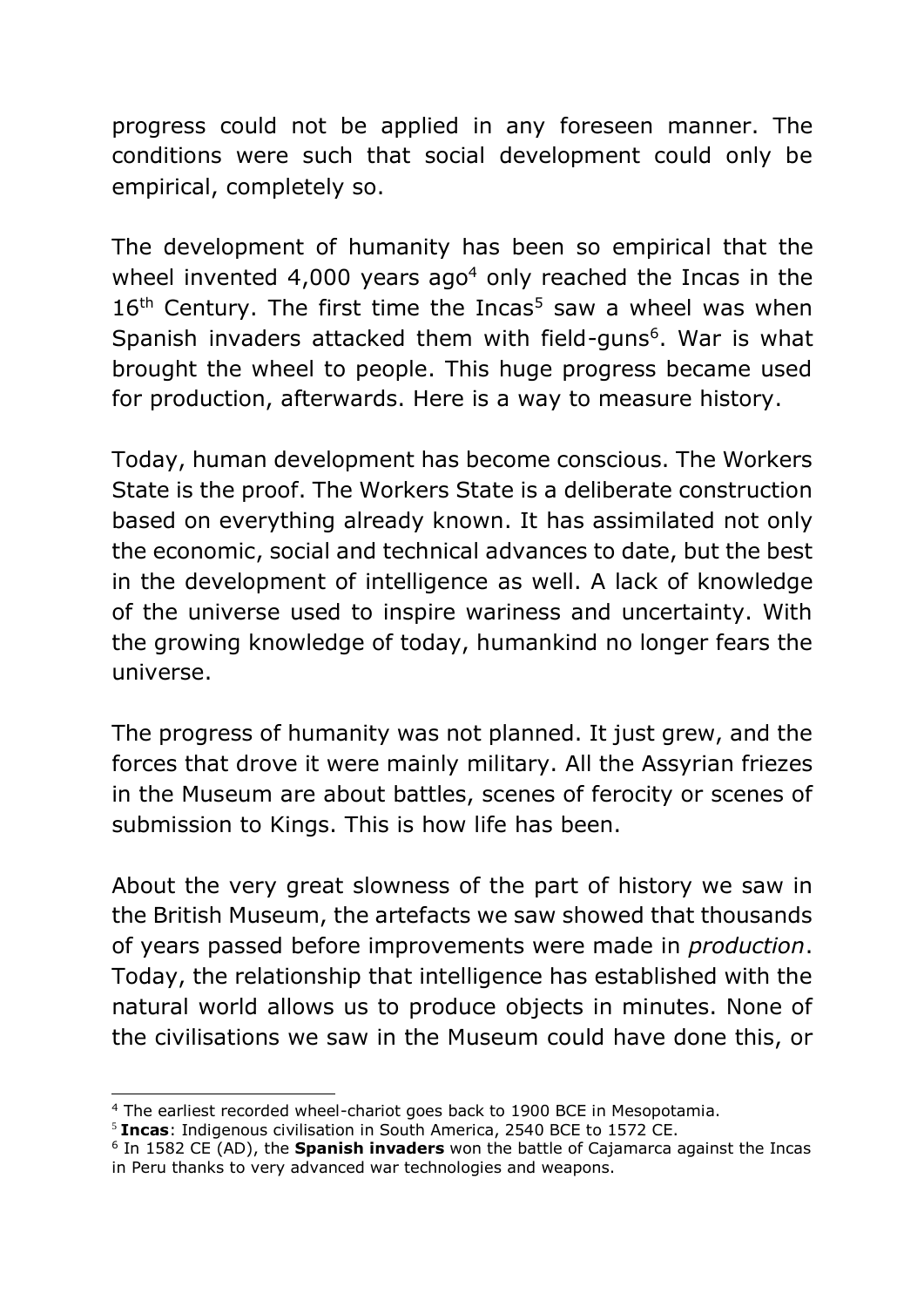even have thought about it!

The Greeks concentrated all the advances made by previous and surrounding civilisations, particularly in the Mediterranean<sup>7</sup>. Accumulated knowledge had boosted communications, refining the notions of time and distance. The Greeks were not born superior. A very special historic development buoyed them. They learnt from the Egyptians and took in all previous knowledge, that of the Hittites and Sumerians included. The special contribution of the Greeks was the importance they gave to the function of thought.

The fact that a civilisation like the Greeks' emerged when it did means that humanity was already prepared for an immense leap. The highest of Greek civilisation showed that this was the case, but it did not last long<sup>8</sup>. It did not survive because it lacked the economic<sup>9</sup> and the military means that would have allowed it to continue on the road it had opened.

This stumbling block meant that humanity itself did not continue, at the time, what the Greeks had started. The latter had had all the cultural and scientific qualities, but not the economic means and not the necessary dedication to war and military science. Humanity was just organising itself. It is nobody's fault that the Greeks were rolled back. This is how history has been.

The Greeks gave pride of place to the role of thought and intellectual function. They created little Odeon's wherever they went. Their intention was good, but because they did not develop the economy, they did not develop a military capability either. Add to this that the Pericles stage was short<sup>10</sup>, although it had

 $\overline{a}$ <sup>7</sup> Phoenicians, Persians, Cretans, Myceneans, Lycians, Spartans, Cycladic and Doric cultures, Minoans, Ionians and many more. Editorial.

<sup>8</sup> From around 480 BCE to 323 BCE when Sparta defeated the Athenians. Edit.

<sup>&</sup>lt;sup>9</sup> In other texts, the author refers to the lack of means of production and energy. These arrived only much later, with capitalism. Editorial.

<sup>&</sup>lt;sup>10</sup> Pericles' reign goes from 495 BCE to 429 BCE. Built the Parthenon 445 BCE to 432 BCE.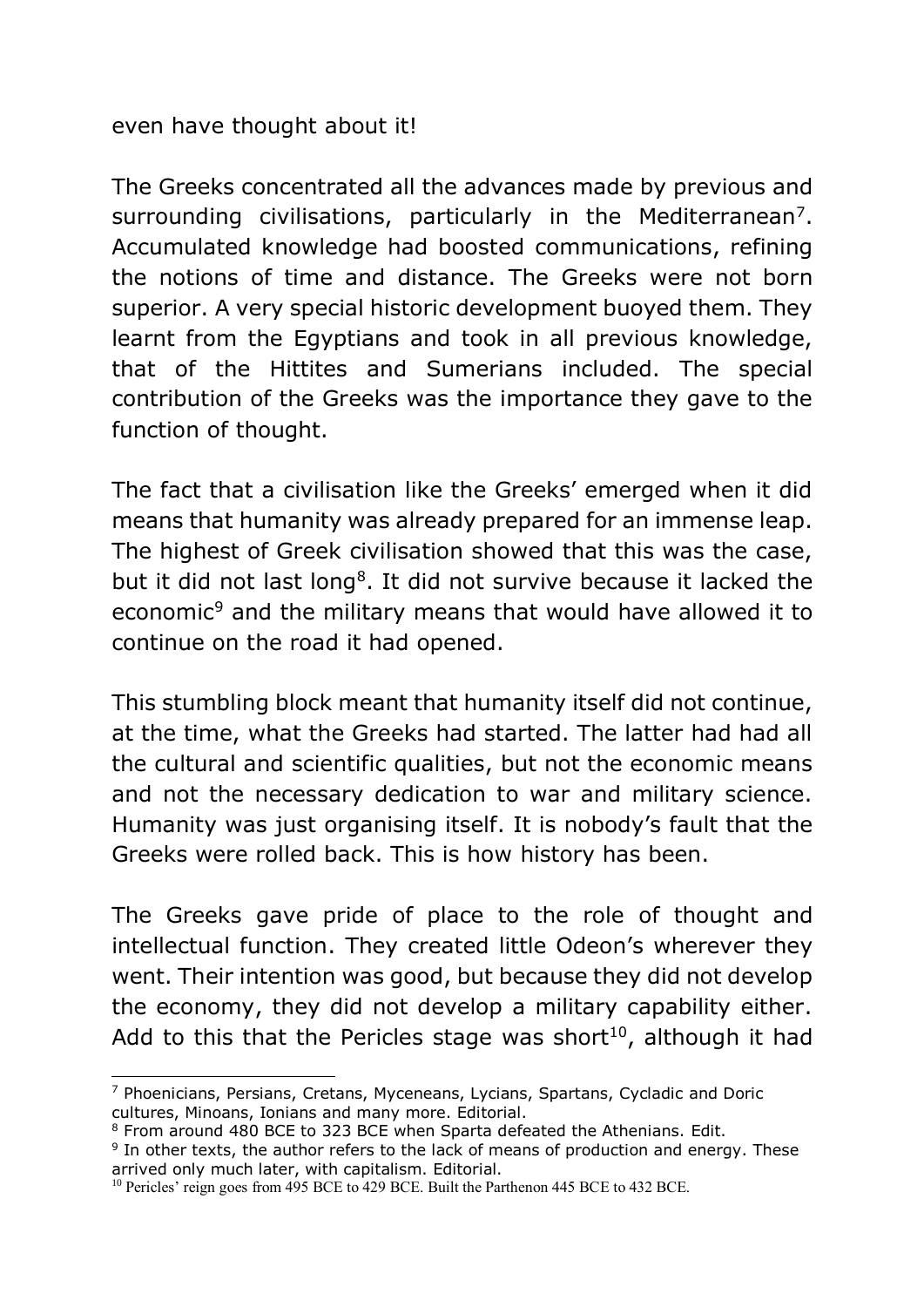been the highest, again due to the lack of economic and military force.

With the entry of the proletariat on the scene of history, the stumbling block that had defeated the Greeks started being lifted. The advent of the proletariat developed the conditions to start foreseeing the historic process. From the Greeks until the rise of the proletariat, the process continued in its completely empirical way. If military force developed during that time, the economic forces did not. The economic forces that developed after the Greeks did not keep up with the level of intelligence that was continuing to grow, and could have been used.

With the proletariat on the historic scene, it became possible to envisage the conscious planning of the economy, society and the human relations. It is Marx who did this. Marx is the Greek of his epoch because he grasped, through ideas, the relationship which there is between the economy and the human relations. Marx broke through at the level of thought, like the Greeks had done.

In times previous to Marx, others had also wanted conscious social change. Only, the material conditions had not yet produced the means to do so. The proletariat had yet to arrive on the scene! It is the existence of the proletariat that allowed a Karl Marx to appear. There could not have been a Karl Marx without the proletariat! It is wrong to think that history emanates from the wishes of important people, or even from their intelligence.

The idea of organising society consciously was induced by the existence and development of the proletariat. It is only because the proletariat exists that you get such things as the programme, the objective and the political conception to organise society consciously. These aspects did not exist when the proletariat did not exist. Or if they did, their forms were minimal in a process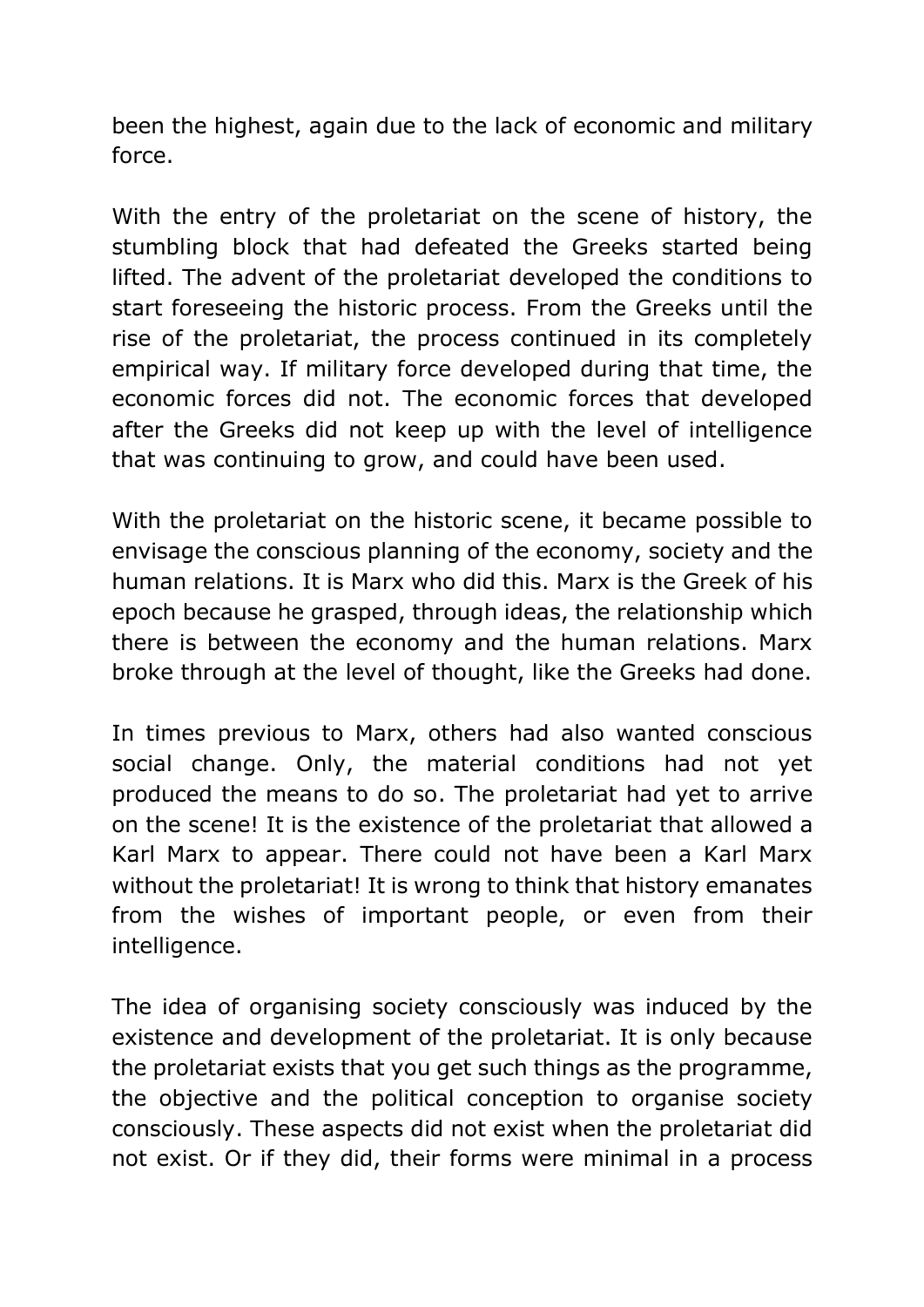of class struggle that was not yet sufficiently advanced.

Before the rise of the proletariat, history was shaped by political alliances between powers that had been at war the day before. This was customary. It still happens today, but with less force and importance. Today's alliances are against the proletariat and the Workers States! We went to the Museum for us to keep learning how the history of humanity is the history of the class struggle.

The stiffness and rigidity you see in the Egyptian statues show that intellectual and social life had yet to develop in society. This was coming however, as proven by the Kourous<sup>11</sup>. The Kourous are Greek statues directly influenced by Egypt. In the Museum, one is beginning to raise a foot. This start of movement does not come from labour - it comes from thought. Human thought has been organised by knowledge and the systematisation of its application.

Everything we saw at the British Museum refers to when British imperialism dominated almost 70% of Africa, half of Asia and Oceania. It also shows how British imperialism itself has become a Museum. In this transformation, the British working class learnt to play its progressive role. As part of the world working class, it learns to lead and organise the socialist progress of Britain and of the world.

The Museum showed important artefacts, but not so much their importance in context. Clearly, the relationship between the human being and its environment has a history; and central to that history is the rise in the ability to foresee. The ability to foresee came when the repetition of phenomena led to knowledge. At the time of the Assyrians, knowledge and

<sup>-</sup><sup>11</sup> A Kourous Youth (Attic Naxia Marble) dated circa 590-580 BCE is practically walking. Other similar ones are dated around 600 BCE.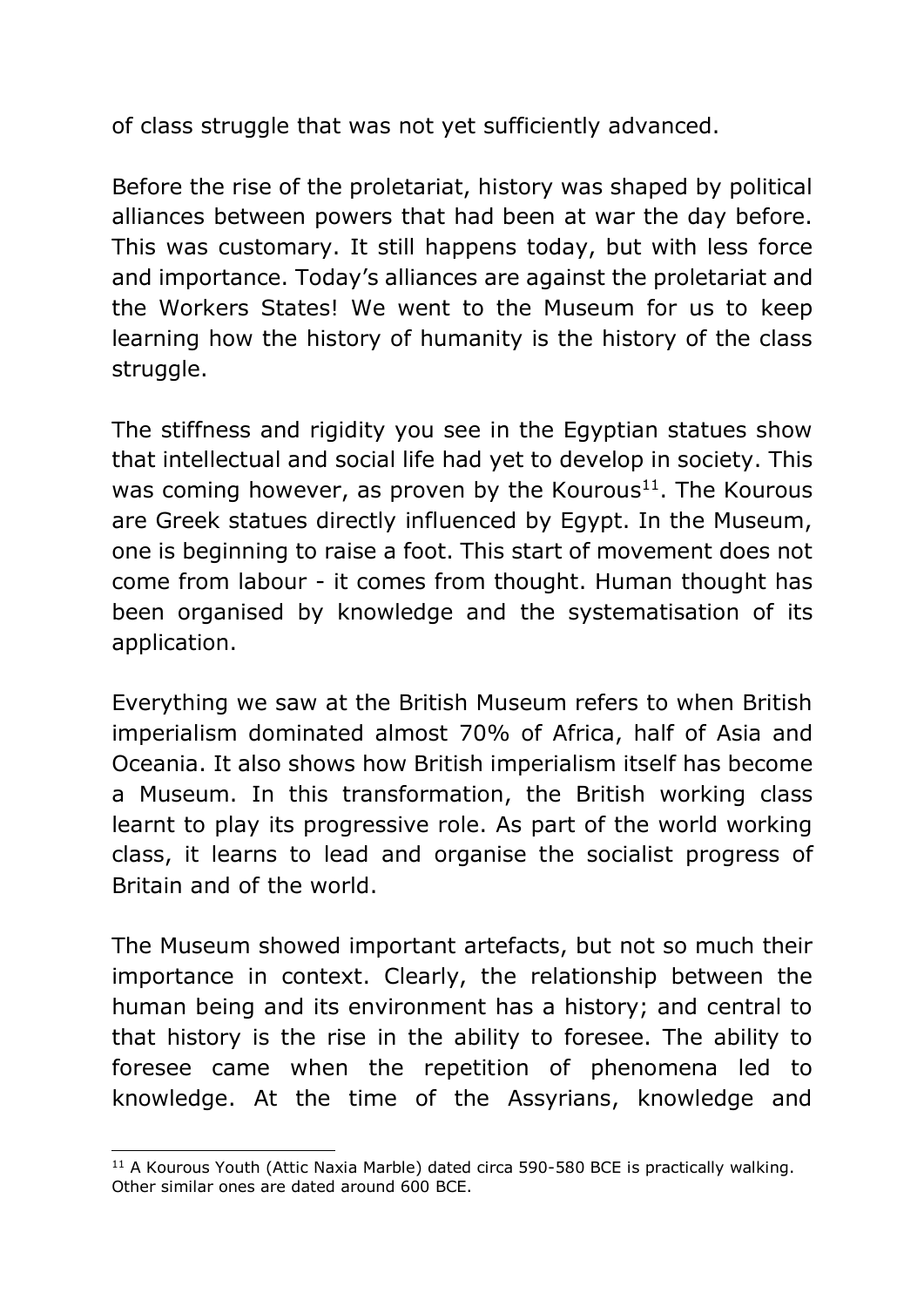foresight were still very limited.

This contrasts a lot with the epoch we live in. Take Vietnam: It used to be among the most economically backward countries in the world. Now, it is the most advanced in knowledge. What knowledge? Marxism! People in Vietnam have no material means, but the material means are in the Soviet Union. Marxism, Vietnam and the USSR materialise the progress of history. The historic road stretching out before us is known: Marxism foresees it.

Today, Vietnam and the Soviet Union represent the progress of history. They show what feats humanity can achieve when it applies its *knowledge of nature* to the human relations. When you apply scientific knowledge to society, you see ahead of you. You see the future of the social relations. No Museum can show this.

Marx concentrated what was the most advanced in the field of thought when he lived. He concentrated it, and made it serve the capacity to analyse. Just what the Greeks had done. He then gave a guarantee of continuation for what he had achieved through the thought method of dialectical materialism. This is why we say that Marx was the Greek of his epoch. Visits to Museums are opportunities to improve on this method of thought. The realisation of one's own limitations is the start of learning! This is a conclusion which we drew from our visit to the British Museum.

The evolution of the human sentiments is determined by the social relations, and not by people being good or bad. It is the social relations that induce sentiments and feelings. Humanity was not born good or bad; it organised itself on an empirical basis upon which its feelings became created and organised. Human sentiments must be seen as the product of the